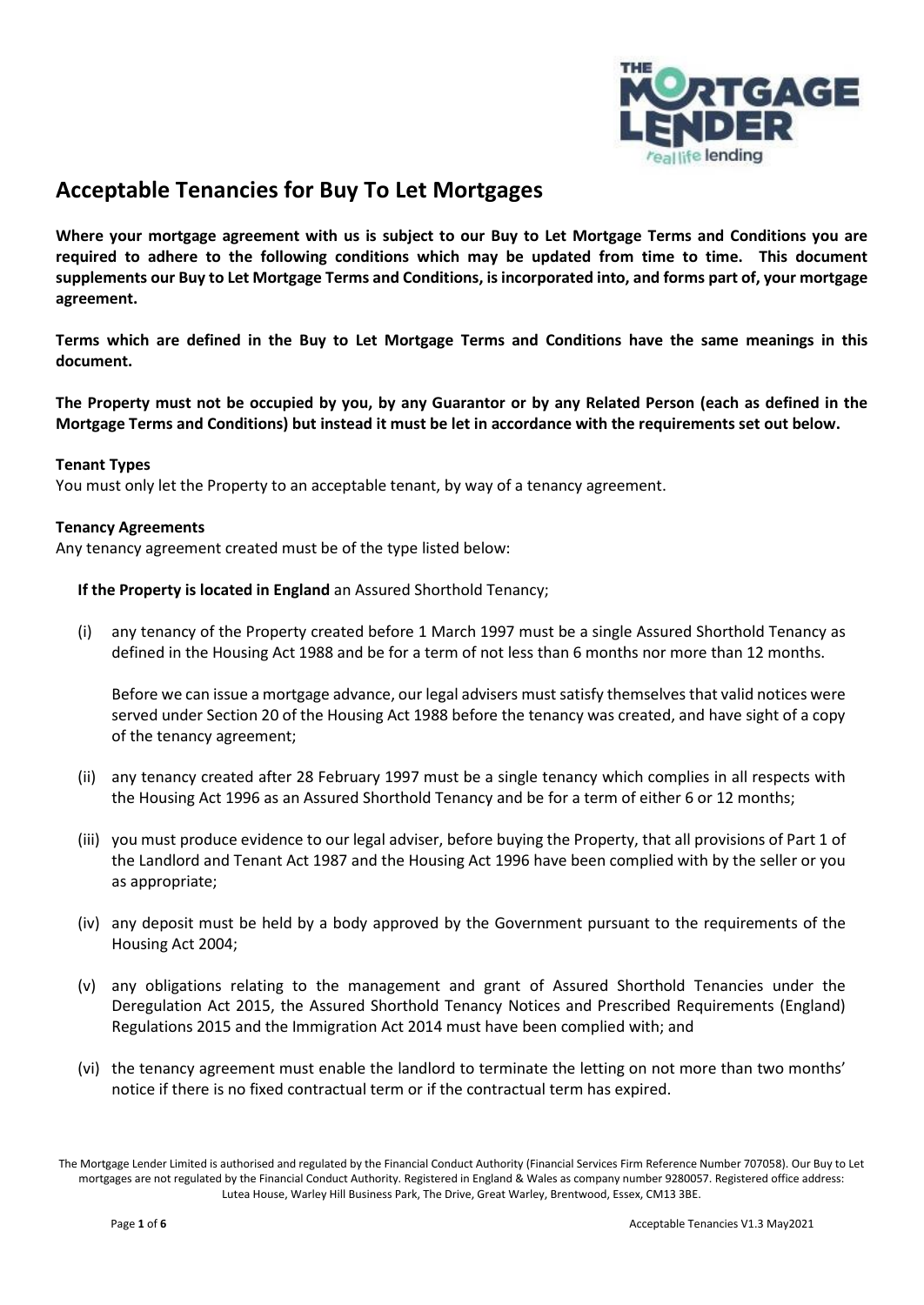**If the Property is located in Scotland** a Short Assured Tenancy, or, if created on or after 1 December 2017 being the date of commencement of the Private Housing (Tenancies) (Scotland) Act 2016, a Private Residential Tenancy;

- (a) Where the tenancy is a Short Assured Tenancy
	- (i) any tenancy created before 1 December 2017 (being the date of commencement of the Private Housing (Tenancies) (Scotland) Act 2016) must be a Short Assured Tenancy as defined in the Housing (Scotland) Act 1988 and be of a term of not less than six months;
	- (ii) you must produce evidence to our legal adviser that all provisions of the Housing (Scotland) Act 1988 have been complied with;
	- (iii) any deposit must be held by a body approved by the Scottish Government pursuant to the requirements of the Tenancy Deposit Schemes (Scotland) Regulations 2011; and
	- (iv) the tenancy agreement must enable the landlord to terminate the letting on not more than two months' notice if there is no fixed contractual term or if the contractual term has expired.

Please note you are not permitted to convert any Short Assured Tenancy to a Private Residential Tenancy.

- (b) where the tenancy is a Private Residential Tenancy (Properties in Scotland only):
	- (i) any tenancy created after 1 December 2017 (being the date of commencement of the Private Housing (Tenancies) (Scotland) Act 2016) must be a Private Residential Tenancy as described in the Private Housing (Tenancies) (Scotland) Act 2016;
	- (ii) you must provide evidence to our legal adviser that all provisions of the Private Housing (Tenancies) (Scotland) Act 2016 have been complied with; and
	- (iii) any deposit must be held by a body approved by the Scottish Government pursuant to the requirements of the Tenancy Deposit Schemes (Scotland) Regulations 2011.

**If the Property is located in Wales** either (a) an Assured Shorthold Tenancy of a type which complies with the requirements for Properties in England or (b) an occupation contract which is a Standard Contract (under and as defined in the Renting Homes (Wales) Act 2016 (the "RHWA")) which complies with the following:

- (i) any tenancy must be a single tenancy which complies in all respects with the RHWA as a Standard Contract (including without limitation containing all fundamental provisions in Schedule 1 of the RHWA) and be for term of either 6 or 12 months;
- (ii) you must produce evidence to our legal adviser, before buying the Property, that all provisions of the RHWA have been complied with by the seller or you as appropriate;
- (iii) any deposit must be held by a body approved by the Welsh Ministers pursuant to the requirements of the RHWA;
- (iv) any obligations under the Immigration Act 2014 must have been complied with; and
- (v) the tenancy agreement must (where it is for a fixed term) contain a break clause to enable the landlord to terminate the letting on 2 months' notice in accordance with Sections 194 and 195 of the RHWA.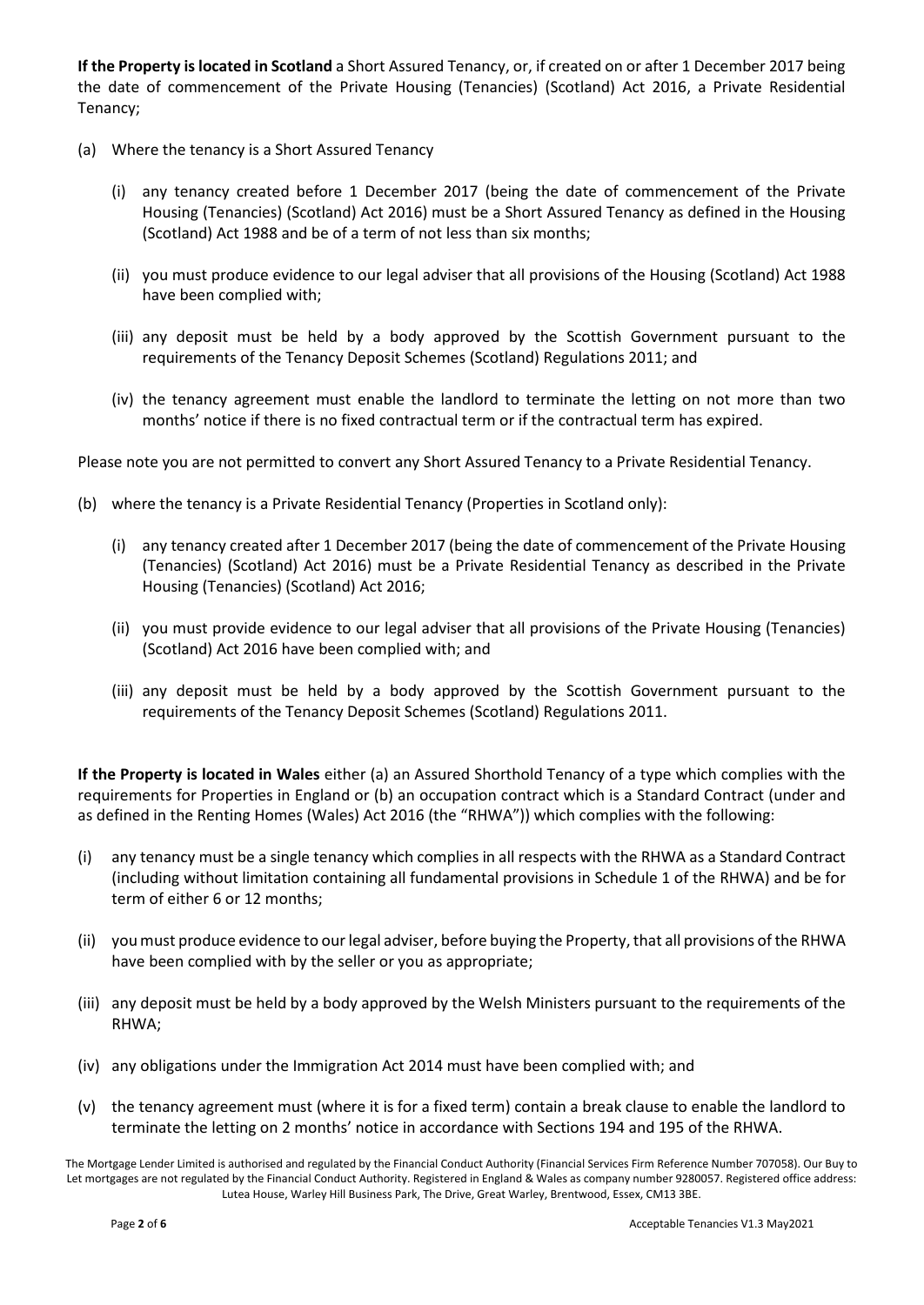**If you are letting under a "Corporate Letting"** Tenants that are corporate bodies will be acceptable as a tenant if it is:

- a limited company incorporated under the Companies Acts with its registered office in England, Wales or Scotland;
- a local authority;
- an educational institution which is a university, university college or a publicly funded further education or higher education college; or
- a housing association registered under the Housing Associations Act 1985.
- (i) where the Property is located in England and Wales, the tenancy must not be a regulated tenancy under the Rent Act 1977;
- (ii) the letting must be under a single tenancy agreement for a fixed term of up to but not exceeding 60 months. You must not allow a tenancy to continue after the fixed term. You must either renew the tenancy before the end of the fixed term for a further fixed term not exceeding 60 months or obtain possession of the Property at the end of the fixed term. You must not accept rent other than where a written tenancy for a fixed term has been granted;
- (iii) the tenancy agreement must require the tenant to pay rent at monthly or quarterly intervals;
- (iv) the tenancy agreement must include a condition enabling you, us, or where the Property is located in England and Wales a receiver appointed by us, to terminate the tenancy forthwith and obtain possession of the Property if any of the events in condition 25 (When we can ask you to repay the Outstanding Balance immediately) of the Mortgage Terms and Conditions happen; and
- (v) the tenancy agreement must contain a forfeiture or irritancy clause permitting you, us, or where the Property is located in England and Wales a receiver appointed by us, to end the tenancy before the expiry of the fixed term for breach of condition or breach of covenant.

### **All tenancy agreements must also comply with the following:**

- (i) the tenancy agreement must be in writing and you must provide us with a copy when we ask for it;
- (ii) the rent payable under the tenancy agreement must be an open market rent payable no less frequently than monthly;
- (iii) the letting must only allow the Property to be used as a private dwelling for occupation of the tenant and the tenant's immediate family for residential purposes (or in the case of a Corporate Letting, by employees, students or tenants of the relevant corporate body (as applicable) whose rights of occupation do not extend beyond the term granted to the corporate tenant);
- (iv) (other than in the case of a Private Residential Tenancy in Scotland) the letting must not confer any security of tenure on the tenant(s) beyond the end of the contractual term of the tenancy agreement;
- (v) the tenancy agreement must (i) be in a form normally used for residential agreements; and (ii) contain no terms which can adversely affect our interest in the Property as mortgagee or (in Scotland) heritable creditor;

The Mortgage Lender Limited is authorised and regulated by the Financial Conduct Authority (Financial Services Firm Reference Number 707058). Our Buy to Let mortgages are not regulated by the Financial Conduct Authority. Registered in England & Wales as company number 9280057. Registered office address: Lutea House, Warley Hill Business Park, The Drive, Great Warley, Brentwood, Essex, CM13 3BE.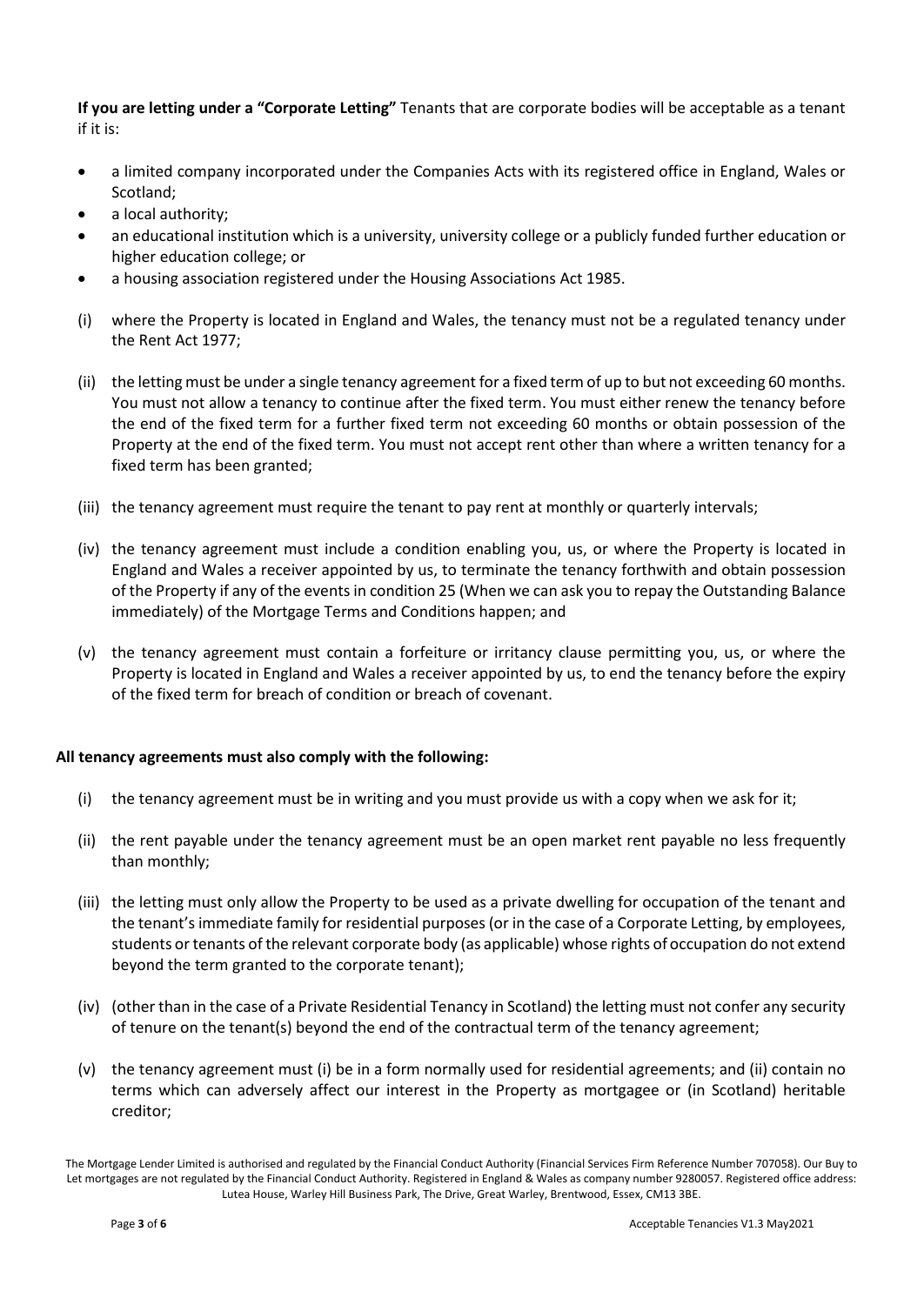- (vi) the tenancy agreement must provide that no sub-letting is allowed;
- (vii) (other than in the case of a Private Residential Tenancy in Scotland) the tenancy agreement must not contain an option allowing the tenant to renew the tenancy agreement upon expiry;
- (viii) references about ability to pay the rent and character must be obtained for the proposed tenant(s) and must be made available to us when we ask for them (unless you have a Holiday Lets Mortgage with us and you are letting the Property to an acceptable tenant as a short-term or holiday let);
- (ix) if the Property is leasehold you must obtain the consent of the landlord to any letting if required by the terms of the lease of the Property and comply with any other relevant lease conditions;
- (x) you must ensure compliance both before and during the tenancy with any other obligations which apply to a landlord under a tenancy including but not limited to repair and repairing standards, the provision of an Energy Performance Certificate, Gas and Electrical Safety testing, Fire Safety including the provision of mains smoke alarms; and
- (xi) you must ensure that the buildings insurer of the Property is aware the Property is occupied under a tenancy.

The following are **unacceptable** as tenants for the Property:

- (i) Assured, protected, statutory;
- (ii) Holiday Lets (unless you have a Holiday and short Term Lets Mortgage product with us);
- (iii) Any applicant, (in the case of an applicant which is a company or an LLP, any shareholder or director of the company or member of the LLP), a Related Person, any Guarantor or the vendor of the Property.

## **Additional Special Conditions if you have applied for a mortgage over an HMO (House in Multiple Occupation) or MUB (Multi Unit Block)**

An **HMO** is generally a house or a flat where three or more unrelated people comprising two or more households live as their main or only residence with shared basic facilities, such as a kitchen, toilet or bathroom.

- (i) If an HMO licence is required from the Local Authority, your legal adviser must ensure that you have applied for this and a certified copy must be supplied to us within 3 months of completion.
- (ii) You must not use the Property as an HMO without any required HMO licence.
- (iii) The legal adviser must ensure that the Property has the benefit of any required Planning Permission and Building Regulations approval for use as an HMO.
- (iv) Throughout the mortgage term you must comply with all relevant legislation and regulations which may apply to you (as landlord) or to the use of the Property as an HMO.
- (v) You must hold and maintain throughout the mortgage term any licence required by the Local Authority in relation to the use of the Property as an HMO and comply with any conditions attached to such licence. You must supply a copy of the licence to us on request.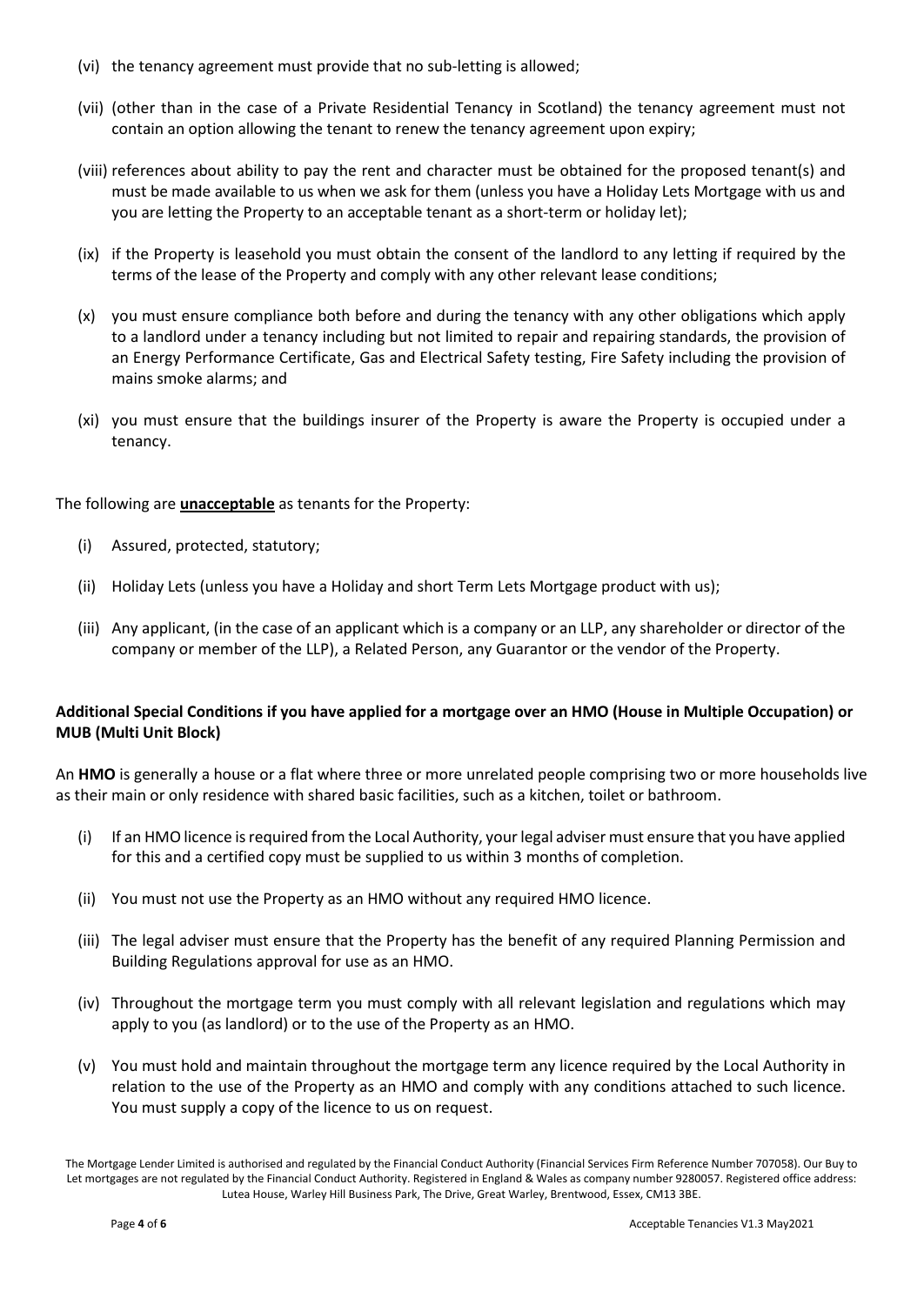- (vi) All the requirements in this document apply to an HMO except that:
	- 1. The requirement to create a single tenancy does not apply, and
	- 2. The restriction on creating multiple tenancies does not apply.

#### **Additional Special Conditions if you have a Holiday and Short Term Let Product**

If your Offer Letter is for a Holiday and Short Term Lets product, as an exception to the requirements above, you may also let the Property, as a single residence, to an acceptable tenant as a short-term or holiday let on a short-term or holiday let agreement.

You must comply with the special conditions set out below. Where any of the special conditions set out below conflict with any other conditions contained in this document, these special conditions will prevail.

- (i) You must not allow the Property to be used as the only or principal home of the tenant under a short-term or holiday let agreement.
- (ii) You must not allow any tenant to have rights of occupation which extend beyond the term of the letting. This is known as security of tenure.
- (iii) You must not let out the Property under a timeshare arrangement.
- (iv) For each letting, you must let out the Property at a commercial rate and pursuant to a written short-term or holiday let agreement or a short-term or holiday let agreement evidenced in writing. You must supply a copy of the agreement to us upon request.
- (v) You and the Property must not be subject to any planning or licensing restrictions or any other restrictions (including, if the Property is leasehold, any restrictions in the lease) which preclude the letting out of the Property on short-term or holiday lets. Our legal adviser must ensure that the Property has any required Planning Permission for short-term and holiday lets.
- (vi) You must hold and maintain throughout the mortgage term any licence required by the Local Authority in relation to the use of the Property as a short-term or holiday let and comply with any conditions attached to such licence. Our legal adviser must ensure that you hold such a licence if required and you must supply a copy of the licence to us upon request.
- (vii) Throughout the mortgage term you must comply with all relevant legislation and regulations which may apply to you or to the use of the Property as a short-term or holiday let.
- (viii) You must ensure that any person occupying the Property complies and is required to comply with any regulations and conditions that apply to the Property.
- (ix) There must be no Anti-Social Behaviour Orders in respect of the use of the Property, and there must be no outstanding issue that may adversely affect the renewal of any required permission or licence for shortterm or holiday lets.
- (x) You must ensure that the buildings insurer of the Property is aware the Property is occupied as short-term and holiday lets.